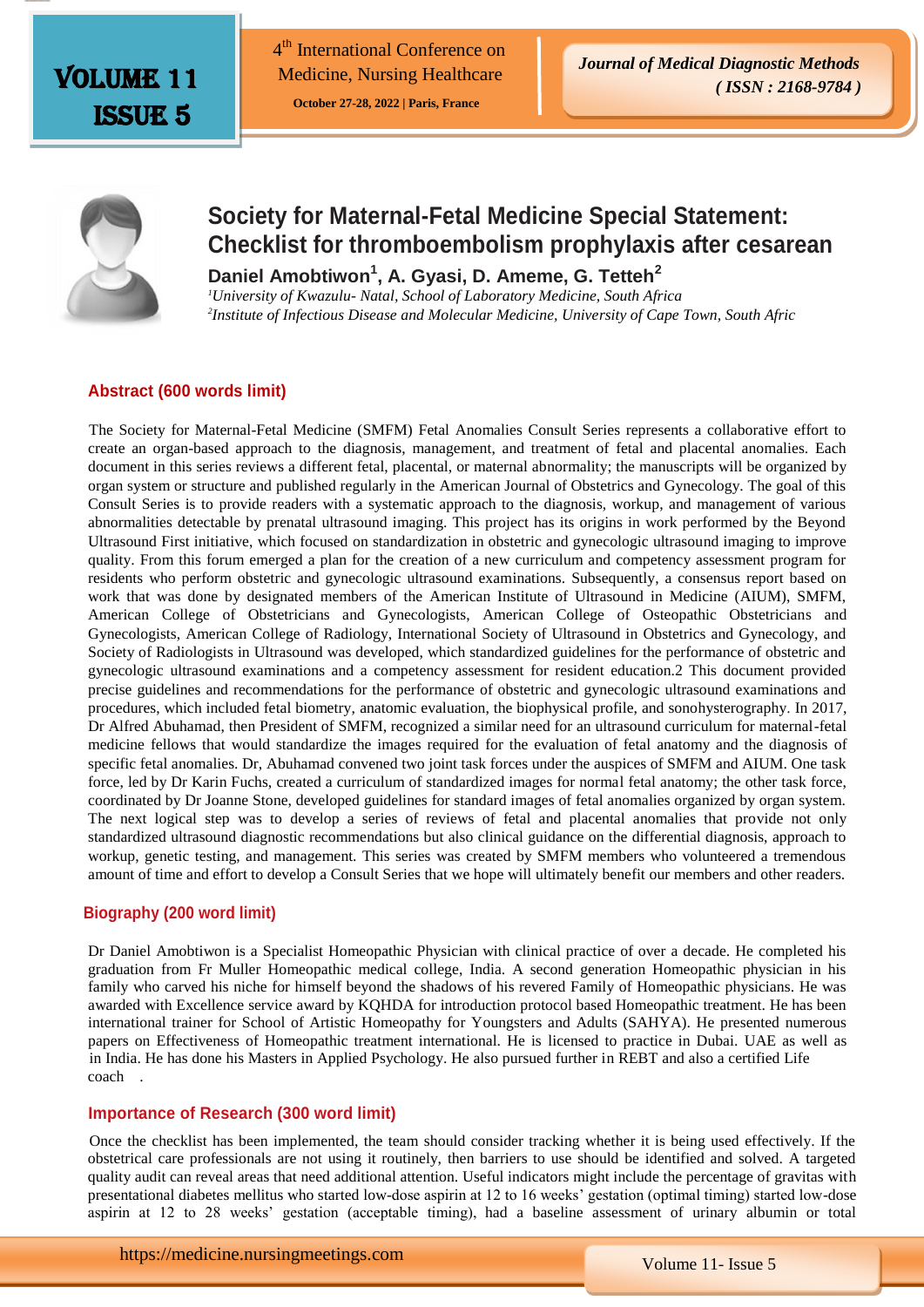

4<sup>th</sup> International Conference on Medicine, Nursing Healthcare

 **October 27-28, 2022 | Paris, France** 

proteinexcretion,<sup>3</sup> and received pneumococcus vaccine or had documentation of previous vaccination. Each of the above indicators should be stratified by race and ethnicity to ensure that the checklist is equitably implemented and to evaluate for possible unintended consequences in particular racial and ethnic groups. Revisions to the checklist may be needed to improve adherence, clarify questions that may arise, or align with new standards of care that may be introduced. If revisions are made, the version date should be edited, and any circulating copies of older versions should be discarded

## **Information of institute and Lab (200 word limit)**

The David Geffen School of Medicine at the University of California in Los Angeles is among the finest of the Ivy Leagues. Being one of the finest also makes it one of the most difficult to get into. Indeed, UCLA Medical School doesn't even accept three percent of the hopeful applicants who submit a secondary application. Not only does this make getting accepted into UCLA Medical School a huge accomplishment, but it makes the entire admissions process a stressful, unnerving experience. But don't worry! That's why we wrote this guide for you. Knowing what to expect and how to prepare is half the battle. We've broken it down for you into five different parts, covering everything from information about UCLA as a school, to the admissions process, academic requirements, cost of attendance, deadlines and sample essays. This guide is comprehensive. We recommend going through it slowly, several times to make sure you don't miss any important details. Between our guide and the UCLA Medical School website, you'll be prepared to submit the best secondary application possible. Good luck getting started. UCLA Medical School offers the standard, four-year program that will award you with an

# **References (15 to 20)**

- 1. Islam MS, Luby SP, Sultana R, Rimi NA, Zaman RU, Uddin M, et al: Family caregivers in public tertiary care hospitals in Bangladesh: risks and opportunities for infection control. American journal of infection control 2014, 42(3):305–310. pmid:24406254
- 2. [Rimi NA, Sultana R, Luby SP, Islam MS, Uddin M,](https://www.longdom.org/medical-diagnostic-methods/archive.html)  [Hossain MJ, et al: Infrastructure and contamination](https://www.longdom.org/medical-diagnostic-methods/archive.html)  [of the physical environment in three Bangladeshi](https://www.longdom.org/medical-diagnostic-methods/archive.html)  [hospitals: putting infection control into context. PloS](https://www.longdom.org/medical-diagnostic-methods/archive.html)  [one 2014, 9\(2\):e89085. pmid:24586516](https://www.longdom.org/medical-diagnostic-methods/archive.html)
- 3. Nardell EA: Transmission and Institutional Infection Control of Tuberculosis. Cold Spring Harb Perspect Med 2016, 6.
- 4. Nardell EA: Indoor environmental control of tuberculosis and other airborne infections. Indoor Air 2016, 26(1):79–87. pmid:26178270
- 5. Shrivastava SR, Shrivastava PS, Ramasamy J: Airborne infection control in healthcare settings. Infect Ecol Epidemiol 2013, 3. pmid:23785568
- 6. von Delft A, Dramowski A, Khosa C, Kotze K, Lederer P, Mosidi T, et al: Why healthcare workers

MD degree. This program has been around for a long time and, for the past several years, UCLA has been working to improve it. Beginning with the 2021-2022 academic year, students will be introduced to a "new curriculum for a new age". However, some of the current elements of the MD program will remain the same. Students will enter Phase 1 and complete the Human Biology and Disease coursework that focused on how diseases form and develop in the body.



are sick of TB. Int J Infect Dis 2015, 32:147–151. pmid:25809771

- 7. Escombe AR, Ticona E, Chávez-Pérez V, Espinoza M, Moore DAJ: Improving natural ventilation in hospital waiting and consulting rooms to reduce nosocomial tuberculosis transmission risk in a low resource setting. BMC Infectious Diseases 2019, 19(1):88. pmid:30683052
- 8. Weber AM, Areerat P, Fischer JE, Thamthitiwat S, Olsen SJ, Varma JK: Factors associated with diagnostic evaluation for tuberculosis among adults hospitalized for clinical pneumonia in Thailand. Infect Control Hosp Epidemiol 2008, 29(7):648–657. pmid:18564918
- 9. World Health Organization: WHO guidelines on tuberculosis infection prevention and control, 2019 update. In., License: CC BY-NC-SA 3.0 IGO edn. Geneva, World Health Organization: World Health Organization; 2019.
- 10. Costa PA, Trajman A, Mello FCdQ, Goudinho S, Silva MAMV, Garret D, et al: Administrative measures for preventing Mycobacterium tuberculosis infection among healthcare workers in a teaching hospital in Rio